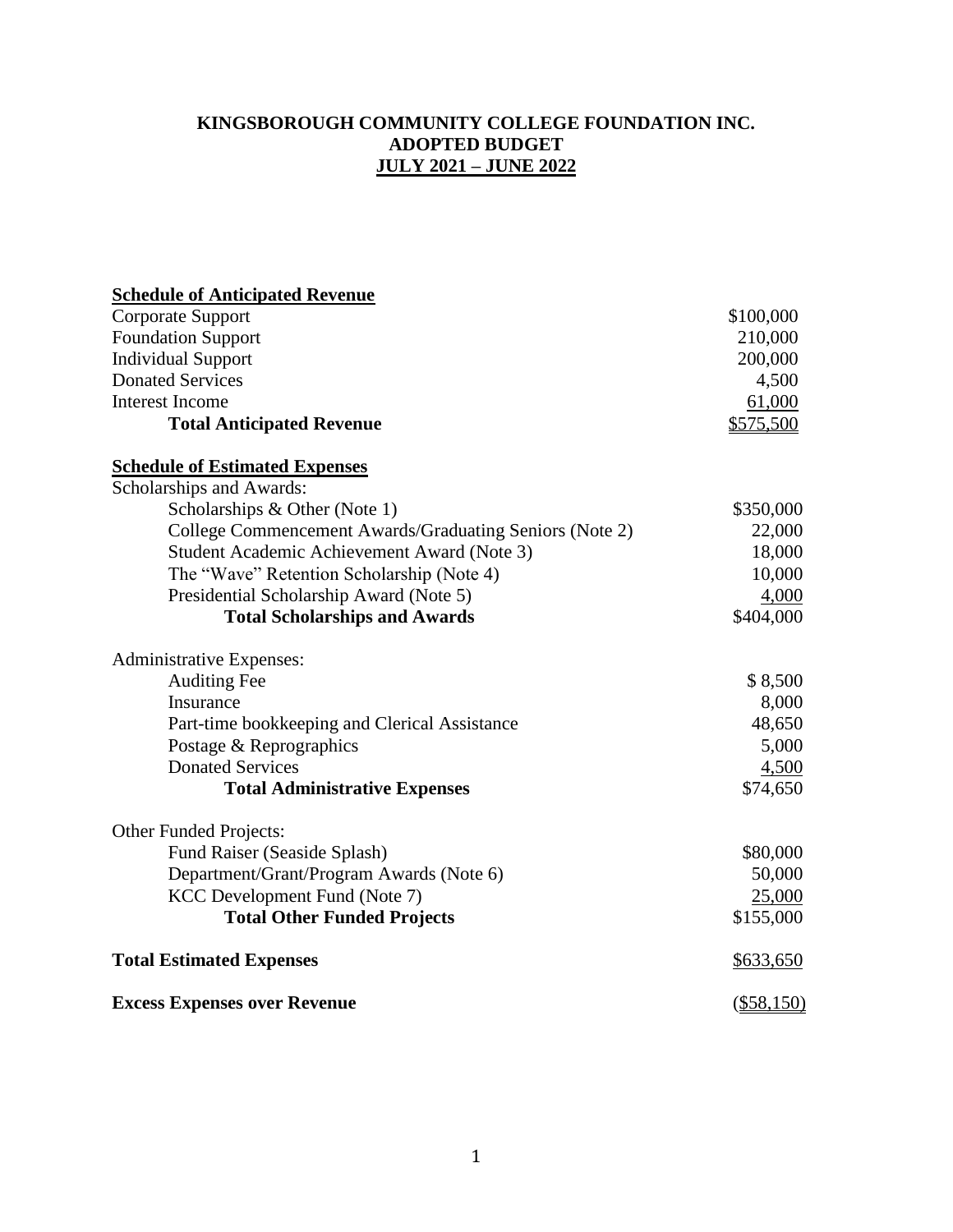## *Note 1*

This fund provides scholarships based on academic merit and/or financial need. Included are emergency grants; stipends for textbooks; named scholarships with specific criteria; nursing scholarships; etc. The scholarships are funded primarily from their existing fund balances and may include funding from the revenue that is earned during the fiscal year.

### *Note 2*

Awards are made to graduates in each discipline based on academic achievement and service to the College. These awards are presented at the Annual Commencement Awards Ceremony; the Nursing Pinning Ceremony; and the Art Gallery Awards Ceremony.

### *Note 3*

This program rewards student academic achievement. A maximum 60 awards of \$300 each are made to eligible students as follows:

Freshmen students who are placed on the Dean's List in their first two semesters and attend Kingsborough full time for a third semester may qualify for the Dean's List Scholarship of \$300. (Transfer students and students who receive the WAVE Scholarship are not eligible.) Students do not need to apply to be considered for the Scholarship. If eligible, they will be contacted by the Associate Provost Office and will be presented with the scholarship check during the Dean's List Ceremony in the Fall or Spring. Should the number of students who have met the eligibility requirements exceed the number of scholarships available, awards will be issued to students with the highest grade point averages.

### *Note 4*

This fund provides financial assistance to approximately 20 students based upon criteria established by the Office of the Vice President for Student Affairs. The WAVE Scholarship Program was created to assist students who are approaching their third semester at Kingsborough who have a cumulative grade point average of 3.0 or higher. A limited number of \$500 scholarships are awarded to qualified applicants who are selected from every academic department in the college. The money is awarded in the Fall semester and is divided equally over the recipient's third and fourth semesters.

#### **To be eligible a student must: \***

Be a full time matriculated student. Be enrolled in a degree-granting academic program. Be completing their second consecutive 12-week semester. Have accumulated between 24-42 non-remedial credits at the time of the award. Have passed the Freshmen Skills Assessment Test. Have earned a cumulative grade point average of 3.0 or above.